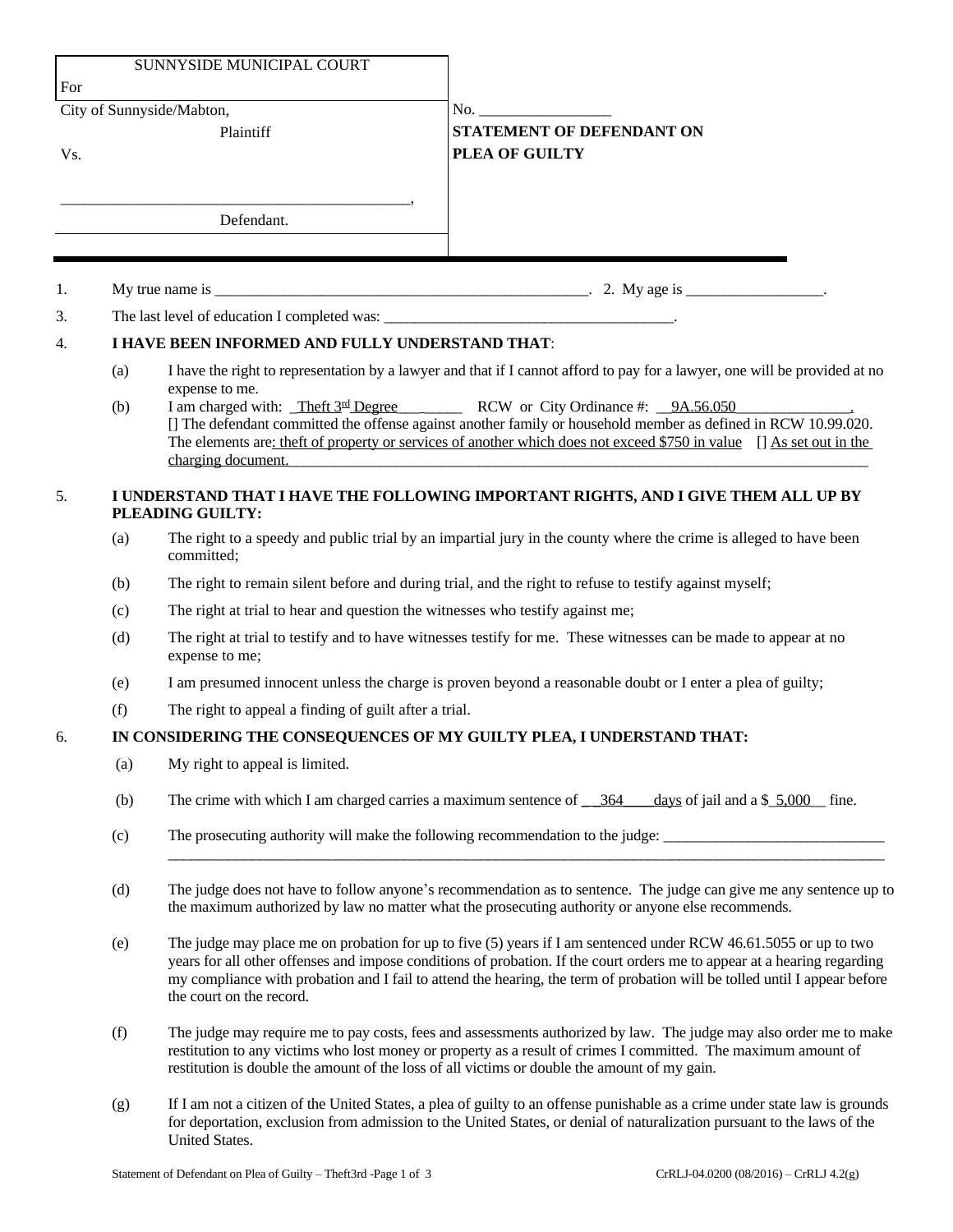## *NOTIFICATION RELATING TO SPECIFIC CRIMES: IF ANY OF THE FOLLOWING PARAGRAPHS APPLY, THE BOX SHOULD BE CHECKED AND THE PARAGRAPH INITIALED BY THE DEFENDANT.*

- [ ] h The crime of \_\_\_\_\_\_\_\_\_\_\_\_\_\_\_\_\_\_\_\_\_ has a mandatory minimum sentence of \_\_\_\_\_\_\_\_\_\_\_\_\_\_\_\_ day in jail and \$\_\_\_\_\_\_\_\_\_\_\_\_ fine plus costs and assessments. The law does not allow any reduction of this sentence.
- [ ] i This plea of guilty will result in suspension or revocation of my driving license or privilege by the Department of Licensing for a minimum period of \_\_\_\_\_\_\_\_\_\_\_. DOL may impose a longer period of suspension or revocation based upon my record of conviction. This period may not include suspension or revocation based on other matters. RCW 46.61.5055(9)
- [ ] j I may not possess, own, or have under my control any firearm, and under federal law any firearm or ammunition, unless my right to do so is restored by the court of record that ordered the prohibition on possession of a firearm or the Superior Court in Washington state where I live, and by a federal court if required. I must immediately surrender any concealed pistol license.
- [ ] k If this crime involves a drug offense, my eligibility for state and federal education benefits will be affected. 20 U.S.C. § 1091(r).
- [ ] l If this crime involves sexual misconduct with a minor in the second degree, communication with a minor for immoral purposes, or attempt, solicitation or conspiracy to commit a sex offense, or a kidnapping offense involving a minor, as defined in RCW 9A.44.130, I will be required to register with the county sheriff as described in the "Offender Registration" Attachment.
- [ ] m Pursuant to RCW 43.43.754, if this crime is an offense which requires sex or kidnapping offender registration, or is one of the following offenses, assault in the fourth degree with sexual motivation, communication with a minor for immoral purposes, custodial sexual misconduct in the second degree, failure to register, harassment, patronizing a prostitute, sexual misconduct with a minor in the second degree, stalking, or violation of a sexual assault protection order granted under chapter 7.90 RCW, I will be required to have a biological sample collected for purposes of DNA identification analysis, unless it is established that the Washington State Patrol crime laboratory already has a sample from me for a qualifying offense.
- [ ] n *Travel Restrictions:* I will be required to contact my probation officer, the probation director or designee, or the court if there is no probation department, to request permission to travel or transfer to another state if I am placed on probation for one year or more and this crime involves: (i) an offense in which a person has incurred direct or threatened physical or psychological harm; (ii) an offense that involves the use or possession of a firearm; (iii) a second or subsequent misdemeanor offense of driving while impaired by drugs or alcohol; (iv) a sexual offense that requires the offender to register as a sex offender in the sending state. I understand that I will be required to pay an application fee with my travel or transfer request.
- 7. I plead guilty to the crime(s) of Theft  $3<sup>rd</sup>$  Degree as charged in the complaint or citation and notice. I have received a copy of that complaint(s) or citation(s) and notice. [ ] The complaint or citation and notice was orally amended and I waive filing of a written amended complaint or citation and notice.
- 8. I make this plea freely and voluntarily.
- 9. No one has threatened harm of any kind to me or to any other person to cause me to make this plea.
- 10. No person has made promises of any kind to cause me to enter this plea except as set forth in this statement.
- 11. **Statement of Facts:** The judge has asked me to state in my own words what I did that makes me guilty of the crime(s). This is my statement (state the specific facts that support each element of the crime(s)):

 $\overline{\phantom{a}}$ 

.

<sup>[</sup> ] I committed this crime against a family or household member as defined in RVW 10.99.020.

<sup>[ ]</sup> Instead of making a statement, I agree that the court may review the police reports and/or a statement of probable cause supplied by the prosecution to establish a factual basis for the plea.